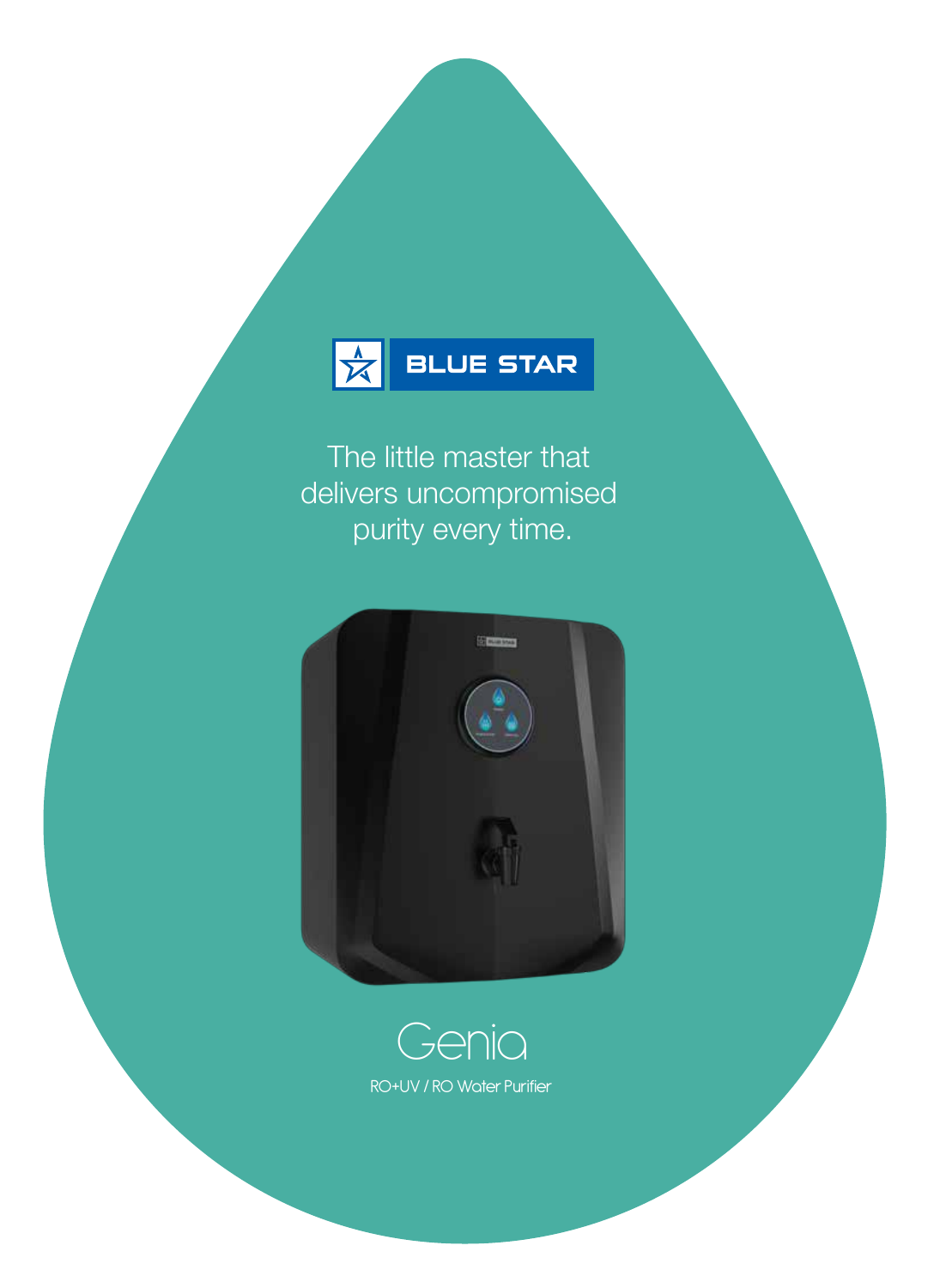# Genia from Blue Star

Blue Star, India's leading air conditioning and commercial refrigeration company brings you Genia, a cute and compact water purifier for your home. Having quenched the thirst of billions with its range of water coolers and dispensers for over seven decades, Blue Star now introduces a water purifier that combines advanced technologies to give you water at its best. Packed with features such as an Aqua Taste Booster function (ATB), tank-full indicator and high purification capacity, Genia is truly a little master that delivers uncompromised purity every time.



\*Availabl<sup>e</sup> <sup>i</sup><sup>n</sup> <sup>R</sup>O+U<sup>V</sup> <sup>v</sup>ariant.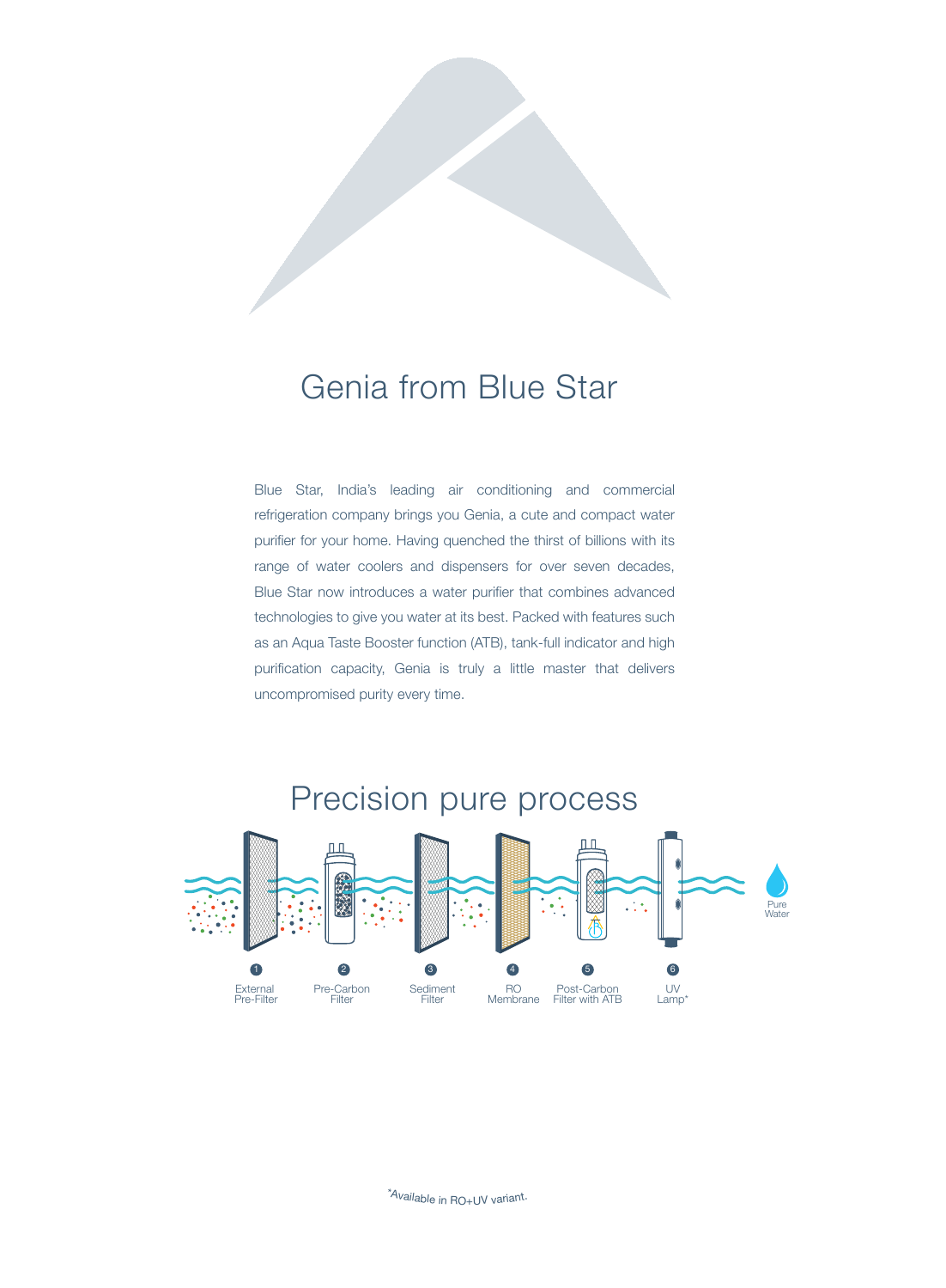# Feature-loaded







6 stage<br>purification\*

6 litres tank



Aqua Taste Booster (ATB)



& stylish



High purification capacity



Copper impregnated<br>activated carbon



Super fine<br>sediment removal



Tank-full indicator



Counter top or wall mount option

\*Availabl<sup>e</sup> <sup>i</sup><sup>n</sup> <sup>R</sup>O+U<sup>V</sup> <sup>v</sup>ariant.